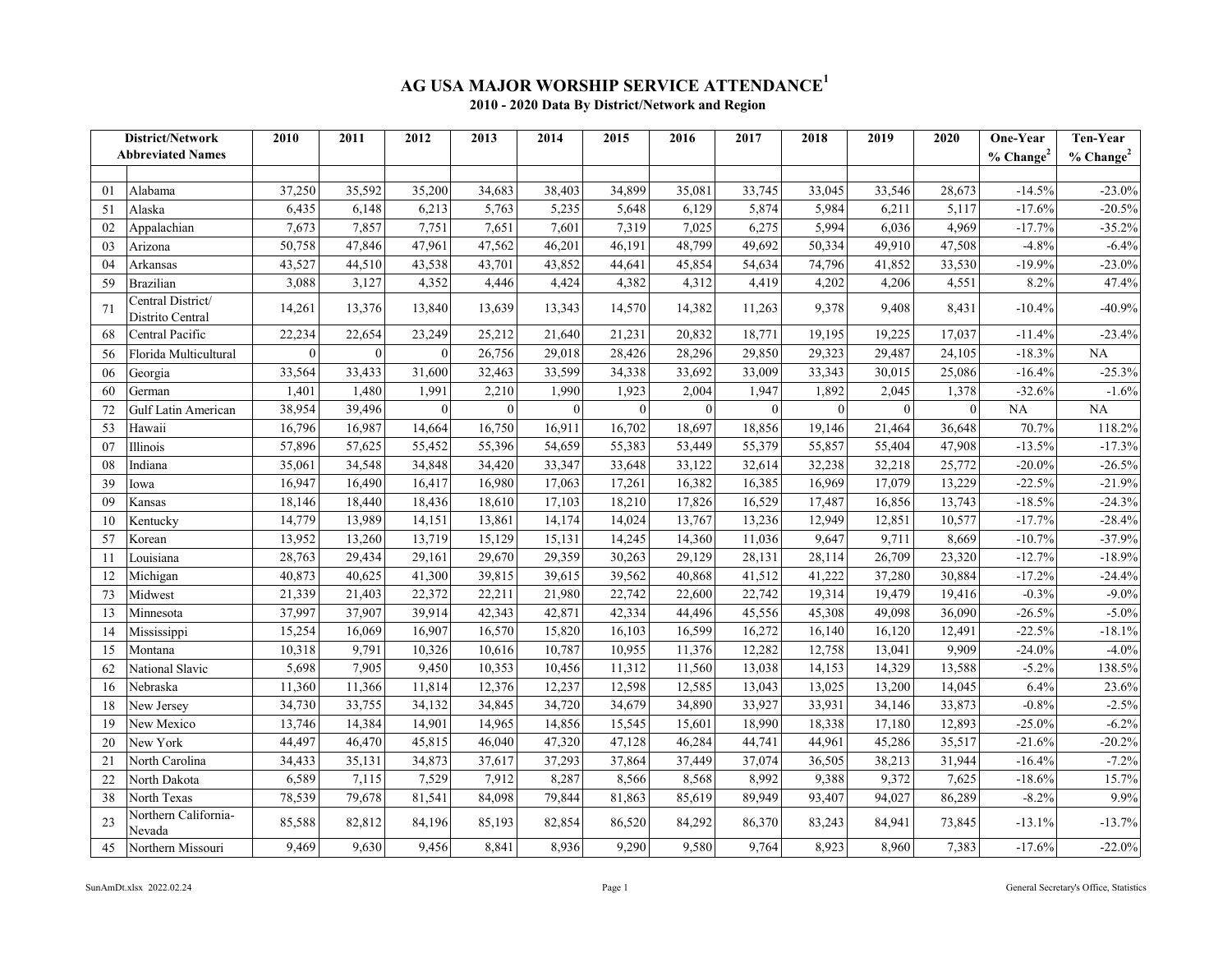## **AG USA MAJOR WORSHIP SERVICE ATTENDANCE<sup>1</sup>**

|  |  | 2010 - 2020 Data By District/Network and Region |  |
|--|--|-------------------------------------------------|--|
|--|--|-------------------------------------------------|--|

| District/Network |                                | 2010     | 2011             | 2012         | 2013         | 2014     | 2015     | 2016     | 2017     | 2018           | 2019         | 2020     | One-Year        | Ten-Year                |
|------------------|--------------------------------|----------|------------------|--------------|--------------|----------|----------|----------|----------|----------------|--------------|----------|-----------------|-------------------------|
|                  | <b>Abbreviated Names</b>       |          |                  |              |              |          |          |          |          |                |              |          | $%$ Change $^2$ | $%$ Change <sup>2</sup> |
|                  |                                |          |                  |              |              |          |          |          |          |                |              |          |                 |                         |
| 17               | Northern New England           | 9,589    | 8,996            | 8,880        | 9,127        | 8,944    | 8,670    | 8,422    | 8,098    | 8,357          | 7,670        | 6,367    | $-17.0%$        | $-33.6%$                |
| 24               | Northwest                      | 65,159   | 64,751           | 64,782       | 67,195       | 67,156   | 67,828   | 68,007   | 69,470   | 70,965         | 68,625       | 52,192   | $-23.9%$        | $-19.9%$                |
| 75               | Northwest Hispanic             | $\theta$ | $\mathbf{0}$     | $\theta$     | $\mathbf{0}$ | 4,992    | 4,797    | 5,011    | 5,125    | 5,288          | 5,426        | 4,758    | $-12.3%$        | <b>NA</b>               |
| 25               | Ohio                           | 40,314   | 40,476           | 41,269       | 42,285       | 41,768   | 44,052   | 42,303   | 43,359   | 44,230         | 44,410       | 38,586   | $-13.1%$        | $-4.3%$                 |
| 26               | Oklahoma                       | 57,993   | 59,123           | 60,967       | 61,047       | 61,347   | 61,601   | 60,932   | 61,380   | 61,679         | 61,310       | 52,046   | $-15.1%$        | $-10.3%$                |
| 27               | Oregon                         | 25,901   | 26,010           | 25,975       | 25,596       | 24,411   | 24,414   | 23,979   | 25,545   | 25,026         | 25,084       | 24,904   | $-0.7%$         | $-3.8%$                 |
| 32               | Peninsular Florida             | 102,342  | 95,569           | 94,896       | 96,681       | 101,766  | 97,548   | 98,209   | 96,776   | 97,151         | 99,515       | 83,543   | $-16.0\%$       | $-18.4%$                |
| 0.5              | Pennsylvania-<br>Delaware      | 63,760   | 62,722           | 63,297       | 66,683       | 68,765   | 74,847   | 70,729   | 64,365   | 63,773         | 62,690       | 50,076   | $-20.1%$        | $-21.5%$                |
| 28               | Potomac                        | 59,090   | 60,444           | 61,186       | 61,547       | 61,294   | 62,135   | 65,173   | 65,013   | 65,103         | 64,847       | 71,317   | 10.0%           | 20.7%                   |
| 55               | Puerto Rico                    | 16,018   | 16,610           | 16,843       | 17,082       | 16,491   | 18,082   | 17,921   | 15,920   | 14,920         | 13,796       | 12,588   | $-8.8%$         | $-21.4%$                |
| 29               | Rocky Mountain                 | 33,366   | 32,354           | 34,462       | 36,535       | 36,954   | 37,457   | 41,747   | 40,444   | 31,417         | 32,117       | 29,267   | $-8.9%$         | $-12.3%$                |
| 52               | Samoan                         | $\Omega$ | $\boldsymbol{0}$ | $\mathbf{0}$ | $\mathbf{0}$ | 3,881    | 4,235    | 4,389    | 4,800    | 6,266          | 5,039        | 4,791    | $-4.9%$         | <b>NA</b>               |
| 61               | Second Korean                  | 3,175    | 2,811            | 2,657        | 2,338        | 2,073    | 2,456    | 2,324    | 2,596    | 2,655          | 2,403        | 2,261    | $-5.9%$         | $-28.8%$                |
| 34               | SoCal                          | 97,684   | 95,300           | 96,132       | 95,235       | 96,651   | 100,806  | 138,308  | 144,591  | 146,033        | 144,975      | 140,032  | $-3.4%$         | 43.4%                   |
| 30               | South Carolina                 | 12,801   | 13,159           | 12,838       | 12,438       | 12,354   | 12,270   | 12,081   | 12,027   | 11,654         | 11,965       | 7,813    | $-34.7%$        | $-39.0%$                |
| 54               | South Central Hispanic         | $\theta$ | $\mathbf{0}$     | 16,126       | 18,352       | 16,031   | 16,729   | 17,390   | 16,968   | 16,704         | 16,642       | 14,826   | $-10.9%$        | <b>NA</b>               |
| 31               | South Dakota                   | 4,990    | 4,817            | 4,960        | 4,947        | 5,095    | 5,274    | 5,532    | 5,417    | 5,642          | 5,513        | 4,503    | $-18.3%$        | $-9.8%$                 |
| 33               | South Texas                    | 48,677   | 48,654           | 49,235       | 51,104       | 50,899   | 55,494   | 56,082   | 56,137   | 51,037         | 51,097       | 41,620   | $-18.5%$        | $-14.5%$                |
| 56               | Southeastern Spanish           | 33,760   | 33,209           | 32,742       | $\theta$     | $\Omega$ | $\theta$ | $\theta$ | $\theta$ | $\overline{0}$ | $\mathbf{0}$ | $\Omega$ | $0.0\%$         | <b>NA</b>               |
| 35               | Southern Idaho                 | 7,278    | 7,250            | 6,915        | 6,834        | 7,022    | 6,836    | 6,783    | 6,636    | 6,522          | 6,613        | 6,824    | 3.2%            | $-6.2\%$                |
| 74               | Southern Latin                 | $\theta$ | $\theta$         | $\theta$     | 4,808        | 4,970    | 5,549    | 5,742    | 5,863    | 6,582          | 7,166        | 6,344    | $-11.5%$        | NA                      |
| 36               | Southern Missouri              | 61,927   | 60,001           | 59,421       | 57,076       | 57,763   | 58,300   | 59,698   | 59,246   | 61,748         | 62,447       | 53,434   | $-14.4%$        | $-13.7%$                |
| 44               | Southern New England           | 29,594   | 30,300           | 30,004       | 31,971       | 32,789   | 33,670   | 34,388   | 35,118   | 34,259         | 33,591       | 29,345   | $-12.6%$        | $-0.8%$                 |
| 70               | Southern Pacific               | 52,011   | 46,731           | 41,559       | 49,801       | 49,612   | 48,571   | 47,695   | 49,999   | 49,963         | 50,544       | 43,687   | $-13.6%$        | $-16.0\%$               |
| 67               | Southwest                      | 5,427    | 5,594            | 5,056        | 5,162        | 5,131    | 5,135    | 4,980    | 4,557    | 4,090          | 4,071        | 3,741    | $-8.1%$         | $-31.1%$                |
| 69               | Spanish Eastern                | 43,883   | 46,640           | 48,030       | 50,127       | 51,332   | 51,767   | 51,211   | 53,805   | 53,220         | 54,643       | 49,476   | $-9.5%$         | 12.7%                   |
| 37               | Tennessee                      | 31,364   | 30,800           | 30,292       | 30,093       | 30,013   | 31,540   | 31,426   | 32,903   | 32,622         | 32,514       | 28,626   | $-12.0%$        | $-8.7\%$                |
| 64               | Texas Gulf Hispanic            | $\Omega$ | $\overline{0}$   | 15,840       | 16,551       | 16,958   | 17,352   | 17,053   | 16,790   | 18,178         | 18,542       | 16,651   | $-10.2\%$       | NA                      |
| 66               | Texas Louisiana<br>Hispanic    | 11,668   | 12,304           | 13,184       | 13,652       | 14,056   | 15,137   | 15,649   | 14,911   | 17,174         | 16,386       | 14,792   | $-9.7%$         | 26.8%                   |
| 40               | West Florida                   | 17,277   | 17,485           | 17,554       | 17,095       | 17,176   | 17,141   | 17,540   | 17,481   | 16,576         | 15,570       | 12,626   | $-18.9%$        | $-26.9%$                |
| 41               | West Texas                     | 9,321    | 9,135            | 9,177        | 9,888        | 9,972    | 9,950    | 9,536    | 9,154    | 7,931          | 7,878        | 6,029    | $-23.5%$        | $-35.3%$                |
| 65               | West Texas and Plains          | $\theta$ | $\mathbf{0}$     | 7,145        | 7,194        | 7,148    | 7,377    | 6,754    | 6,898    | 6,857          | 6,575        | 5,649    | $-14.1%$        | <b>NA</b>               |
| 42               | Wisconsin-Northern<br>Michigan | 27,861   | 28,254           | 29,089       | 28,811       | 29,232   | 29,449   | 29,804   | 31,000   | 31,183         | 32,606       | 25,353   | $-22.2%$        | $-9.0\%$                |
| 43               | Wyoming                        | 2,640    | 2,567            | 2,687        | 2,734        | 2,600    | 2,600    | 2,594    | 2,347    | 2,260          | 2,195        | 2,034    | $-7.3%$         | $-23.0%$                |